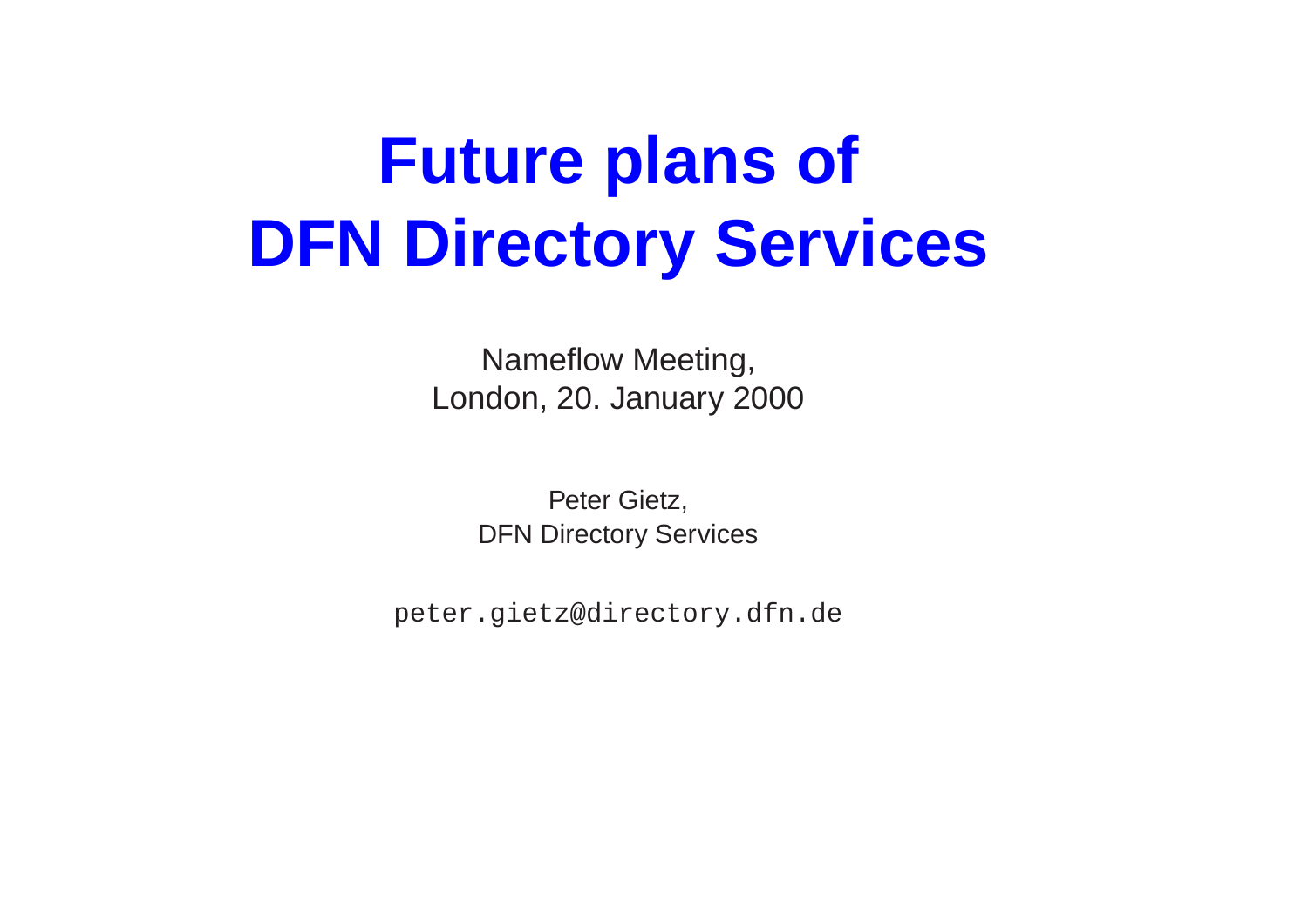## **Agenda**

- **New structure for c=DE New policy for c=DE**
- ⊙ New policy for <mark>c:</mark><br>◇ Hybrid Directory
- 
- **◇ Hybrid Directory<br>◇ New research topics**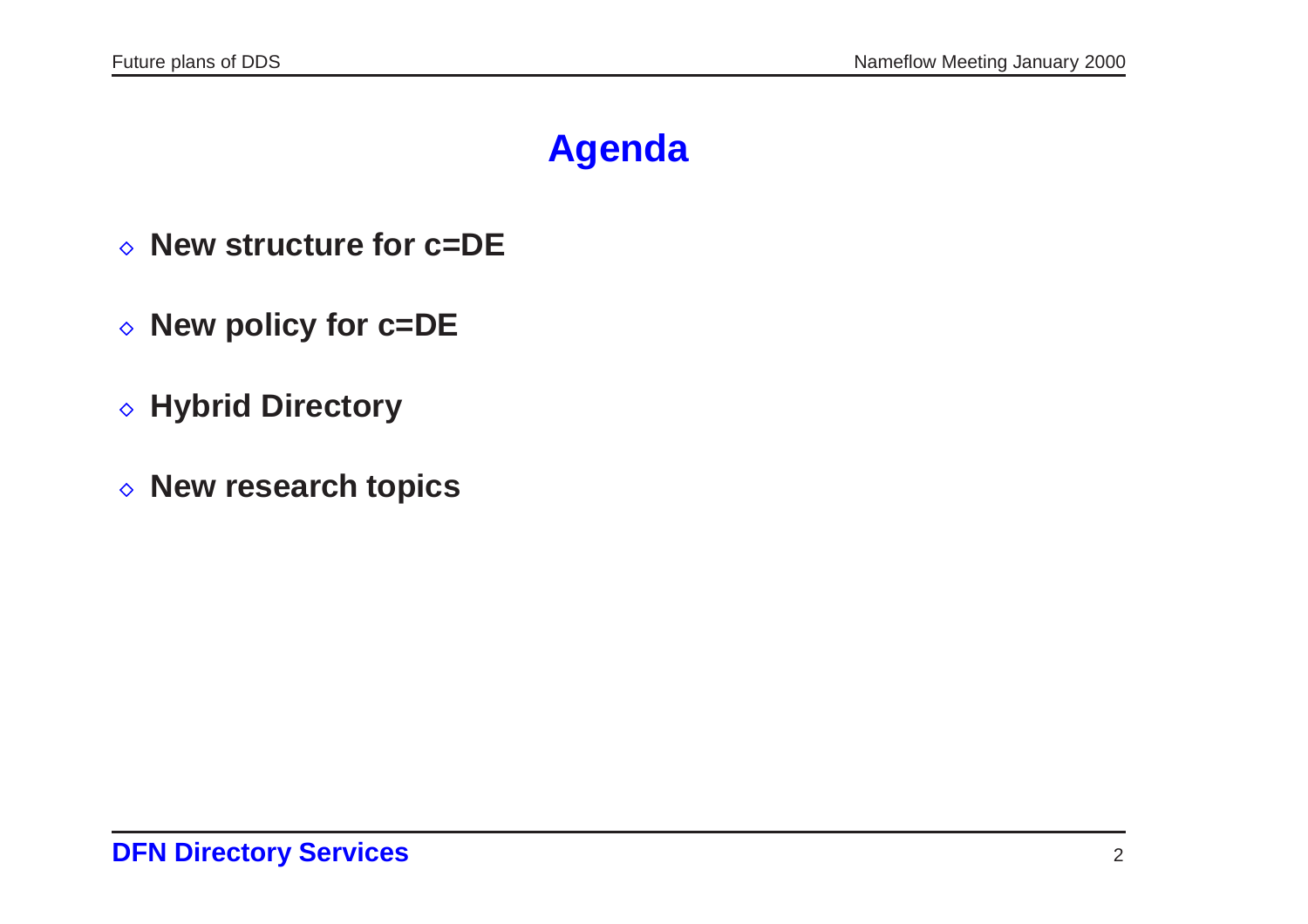#### **New Structure for c=DE**

- **Long international discussion:** RFC 1255, RFC 1617, LDAP-RFCs, Domain-Componants
- **Long national discussion since <sup>1992</sup>**
- **Conference on the subject, <sup>T</sup> ¨ubingen September <sup>1999</sup> Definition of <sup>a</sup> standard conform geographical structure**
- **Separate branch for nodes with technical entries**
- **△ Separate branch for nodes with technical entries<br>◇ aliasCategory**

OC and AT in each o= entry. Automatic creation of the category nodes.

### **Document on new structure (German):**

http://www.directory.dfn.de/ds-info/ds-info-2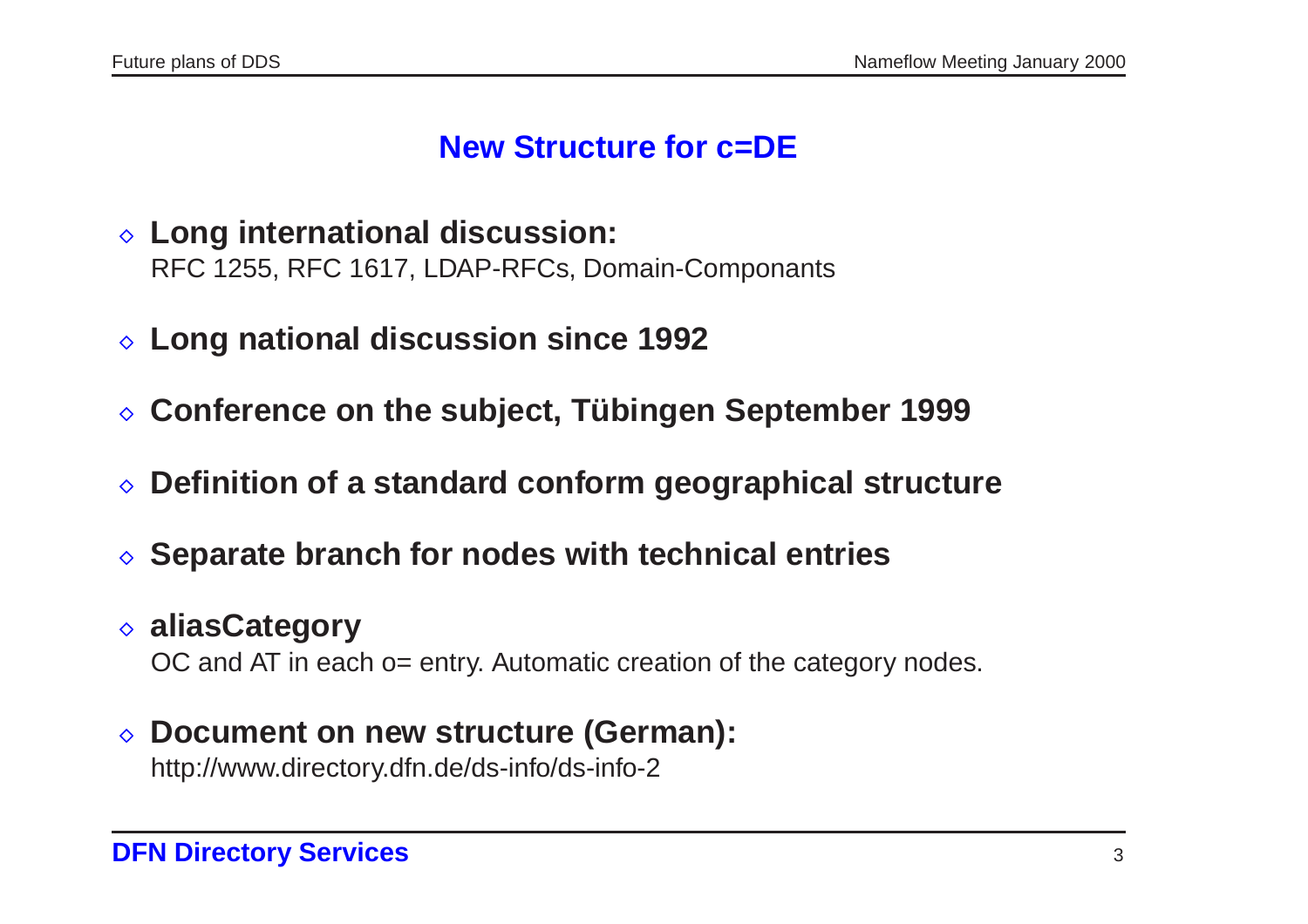

**DFN Directory Services**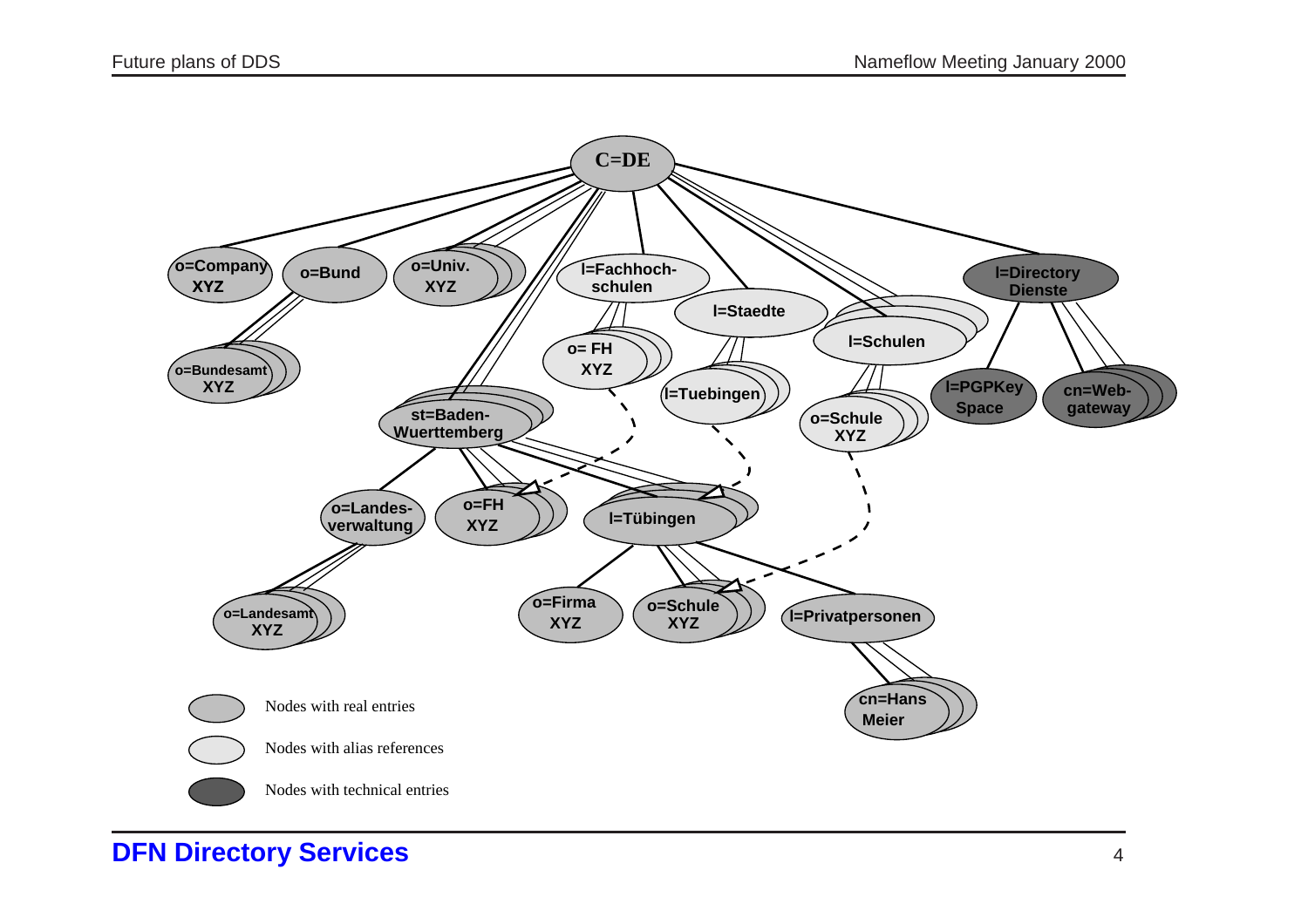### **New policy for c=DE**

#### **Minimal datasets**

- o Organisation OC: top, organization, labledURIobject, aliasCategoryObject
- Minimal datasets<br>○ Organisation OC: *top, organization, labledURIobject, aliasCategoryObject*<br>○ Organisation AT: *organizationName, localityName, aliasCategory, postalAdress,* telephoneNumber, facsimileTelephoneNumber © Organisation OC: top, organization, labledURlobject, aliasCategoryObject<br>
⊙ Organisation AT: organizationName, localityName, aliasCategory, postalAdress,<br>
telephoneNumber, facsimileTelephoneNumber<br>
⊙ Organisational Pers
- inetOrgPerson, labledURIobject ⊙ Organisational Person OC: top, person, newPilotPerson, organizationalPerson, inetOrgPerson, labledURIobject<br>○ Organisational Person AT: commonName, surname, mail, telephoneNumber,
- facsimileTelephoneNumber inetOrgPerson, labledURlobject<br>
○ Organisational Person AT: commonName, surname,<br> *facsimileTelephoneNumber*<br>
◇ **Minimal amount of entries in an organisation**
- DSA Manager, Data Manager, Postmaster, Secretary *kacsimile lelephoneNumber*<br> **⊘ Minimal amount of entries in an organisation<br>
DSA Manager, Data Manager, Postmaster, Secretary<br>
<b>Committment to implement update mechanisms**
- $\Diamond$  Committment to implement update mechanisms
- online time, response time, search time, replication **♦ Minimum requirements for DSA's**<br> **• Document on policy (German):**
- 

http://www.directory.dfn.de/ds-info/ds-info-3/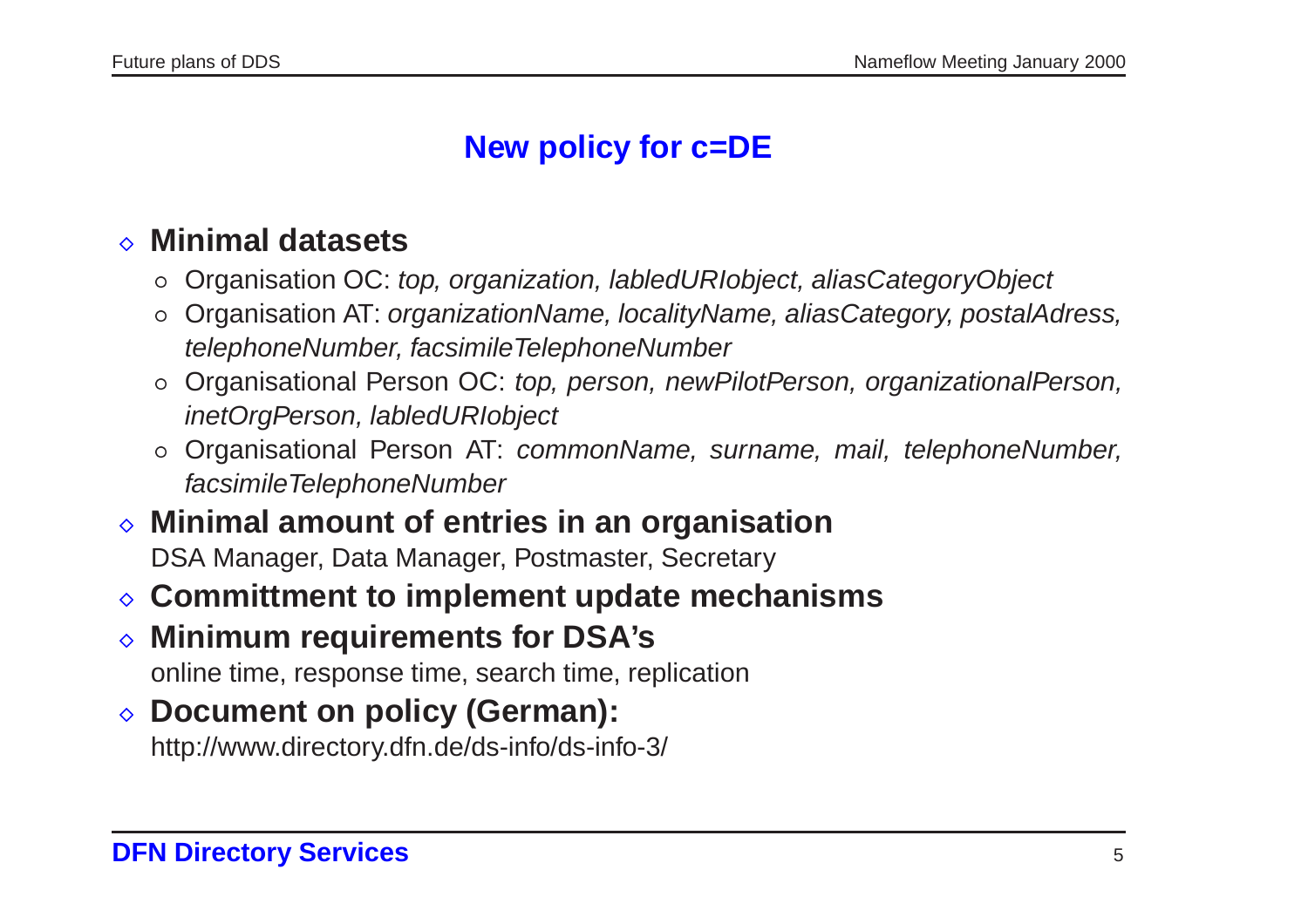### **Hybrid Directory**

- **Integration of LDAP servers into X.500 FLDSA Willingness to participate in DIRECT**
- DIrectory REplication CoordinaTion **Willingness to participate in European LDAP index service**
- 
- **Integration of referral feature into X.500-WWW-Gateway TWEB**